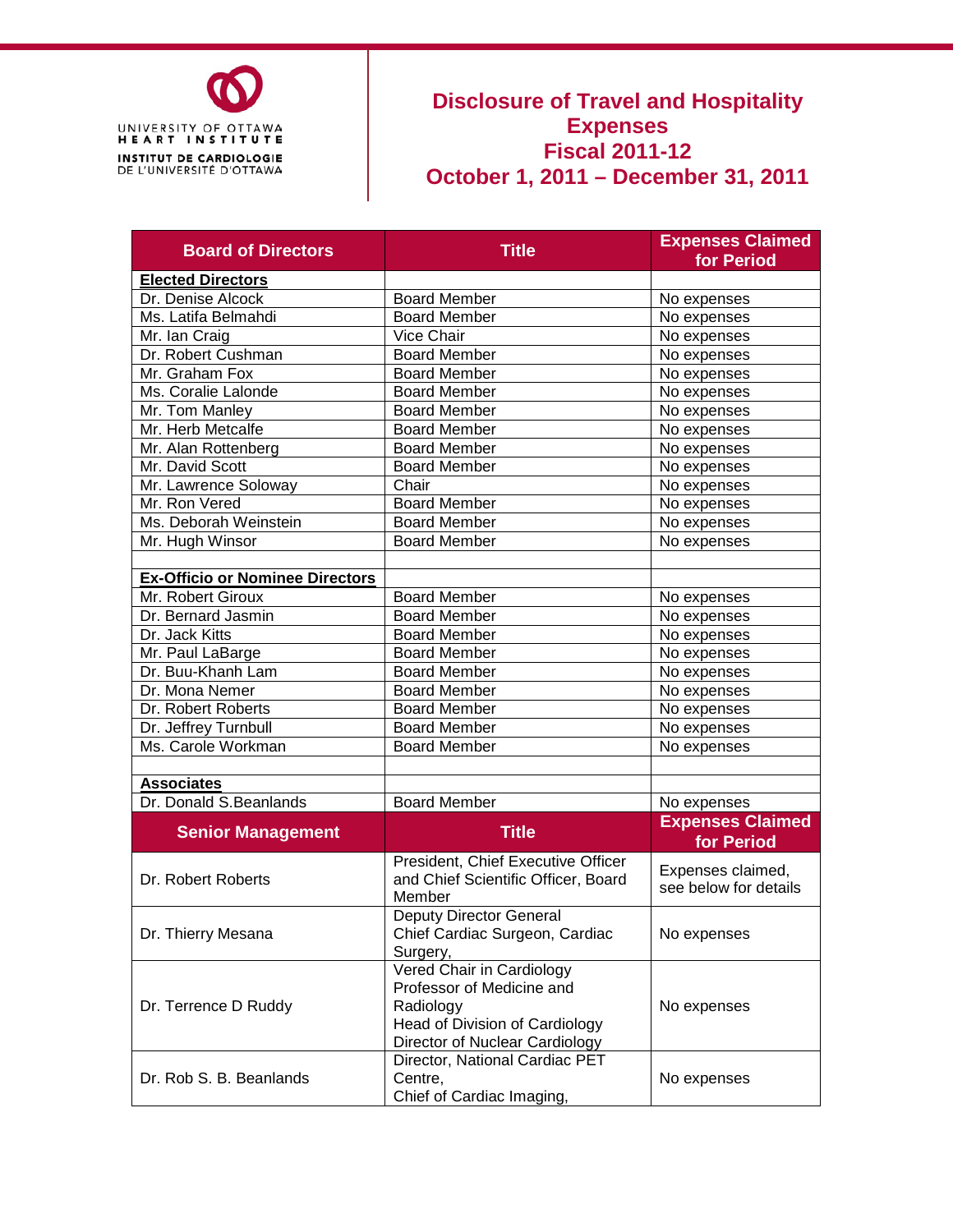| Dr. Andrew Pipe      | Chief, Division of Prevention and<br>Rehabilitation | No expenses                                |
|----------------------|-----------------------------------------------------|--------------------------------------------|
| Dr. Jean Yves Dupuis | Chief, Division of Cardiac<br>Anesthesiology        | No Expenses                                |
| Ms. Hana Pika        | Vice President, Chief Information<br>Officer        | Expenses claimed,<br>see below for details |
| Ms. Marion Fraser    | Vice President, Finance &<br>Administration         | No expenses                                |
| Ms. Heather Sherrard | <b>Vice President, Clinical Services</b>            | Expenses claimed,<br>see below for details |
| Ms. Andrée Dumulon   | Vice President, Communications                      | Expenses claimed,<br>see below for details |

 $\overline{\phantom{0}}$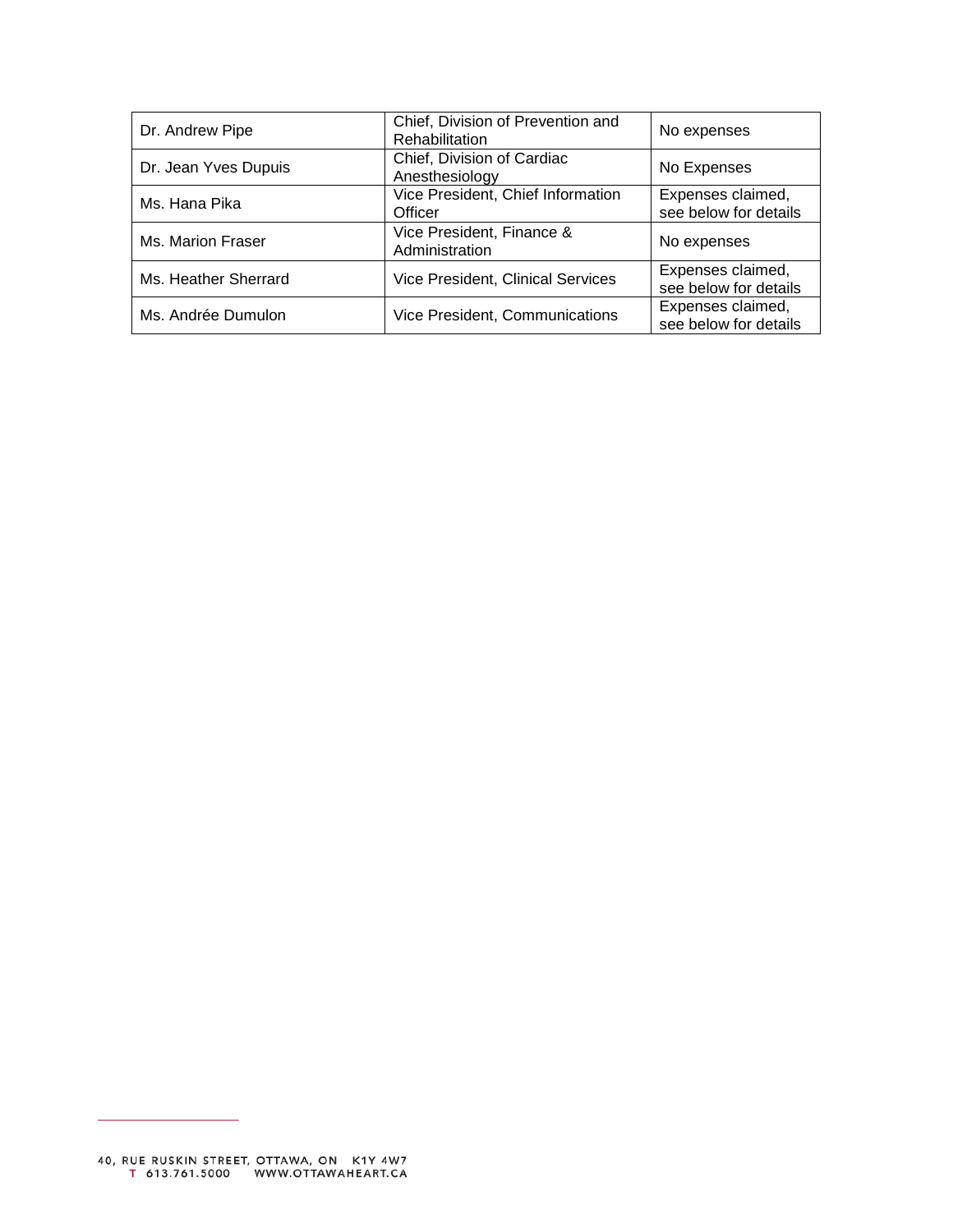

| <b>Name</b>                     |                               |                              | <b>Title</b>  |                                        |               | <b>For the Quarter</b> |                                         |                            |                        |  |
|---------------------------------|-------------------------------|------------------------------|---------------|----------------------------------------|---------------|------------------------|-----------------------------------------|----------------------------|------------------------|--|
| Dr. Robert Roberts              |                               |                              |               | President, Chief Executive Officer     |               |                        | Third Quarter (October 1 - December 31) |                            |                        |  |
|                                 |                               |                              |               | <b>Travel Expenses</b>                 |               |                        |                                         |                            |                        |  |
|                                 | <b>Trip Details</b>           |                              |               |                                        |               | <b>Breakdown</b>       |                                         |                            |                        |  |
|                                 |                               |                              | Airfare/Train | Transportation*                        | Accommodation | <b>Meals</b>           | Incidentals                             | Parking/Tolls              | <b>Total/Trip</b>      |  |
| Purpose                         | Date(s)                       | September 27, 2011           |               |                                        |               |                        |                                         |                            |                        |  |
| <b>Hospital CEOs</b><br>Meeting | Destination UOttawa           |                              | \$            | \$                                     | \$            | $\frac{1}{2}$          | æ                                       | 14.00<br>\$                | 14.00<br>$\mathbb{S}$  |  |
| Purpose                         | Date(s)                       | November 30, 2011            |               |                                        |               |                        |                                         |                            |                        |  |
| NortonRose Annual<br>Reception  | Destination <sub>Ottawa</sub> |                              | \$            | \$                                     | \$            | $\frac{1}{2}$          | .১                                      | 3.00<br>\$                 | 3.00<br>$\mathfrak{L}$ |  |
| Purpose                         | Date(s)                       |                              |               |                                        |               |                        |                                         |                            |                        |  |
|                                 | Destination                   |                              | \$            | \$                                     | \$            | \$                     | æ                                       | \$                         | 0.00<br>\$             |  |
|                                 |                               | <b>Total Travel Expenses</b> | \$<br>0.00    | $\boldsymbol{\mathsf{s}}$<br>$0.00$ \$ | $0.00$ \$     | 0.00 S                 | 0.00                                    | $17.00$ \$<br>$\mathbf{s}$ | 17.00                  |  |

\* Transportation expenses include: vehicle rental or own use (mileage), taxis and/or public transportation.

| <b>Other Expenses</b>                                                          |  |        |  |  |
|--------------------------------------------------------------------------------|--|--------|--|--|
| Please Describe: Staff Appreciation Holiday Lunch December 14, 2011 - 5 people |  |        |  |  |
|                                                                                |  | 171.87 |  |  |
| Please Describe:                                                               |  |        |  |  |
|                                                                                |  |        |  |  |
| Please Describe:                                                               |  |        |  |  |
|                                                                                |  |        |  |  |
| <b>Total Other Expenses</b>                                                    |  | 171.87 |  |  |

| <b>Total Expenses</b><br>188.87 |
|---------------------------------|
|---------------------------------|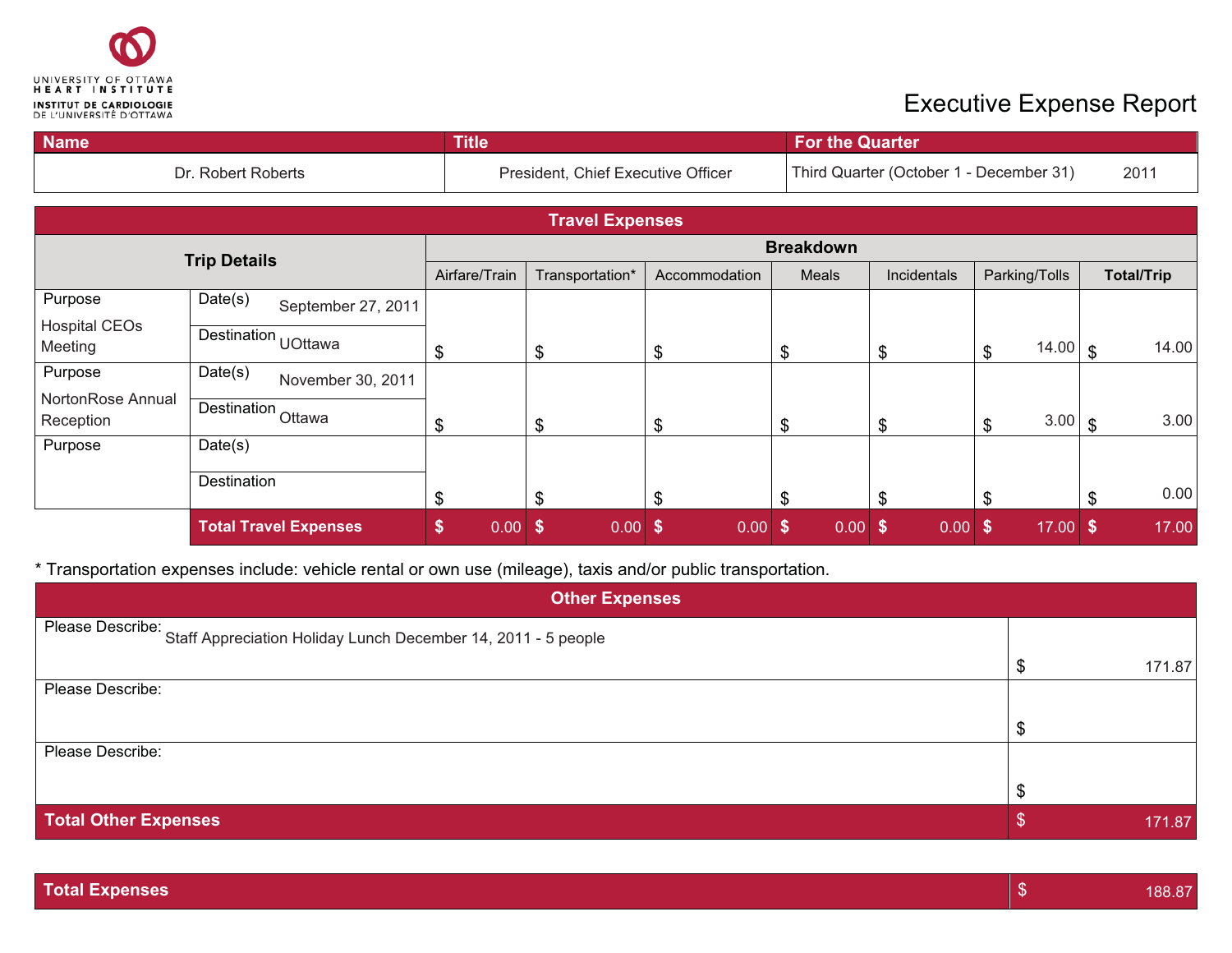

| <b>Name</b><br><b>Title</b>   |                               |                                           |                        |               | <b>For the Quarter</b>                  |             |               |                        |
|-------------------------------|-------------------------------|-------------------------------------------|------------------------|---------------|-----------------------------------------|-------------|---------------|------------------------|
|                               |                               | Vice President, Chief Information Officer |                        |               | Third Quarter (October 1 - December 31) |             |               |                        |
|                               |                               |                                           | <b>Travel Expenses</b> |               |                                         |             |               |                        |
|                               | <b>Trip Details</b>           |                                           |                        |               | <b>Breakdown</b>                        |             |               |                        |
|                               |                               | Airfare/Train                             | Transportation*        | Accommodation | Meals                                   | Incidentals | Parking/Tolls | <b>Total/Trip</b>      |
| Purpose<br><b>IT Managers</b> | Date(s)<br>September 30, 2011 |                                           |                        |               |                                         |             |               |                        |
| Meeting                       | Destination Ottawa            | \$                                        | \$                     | \$            | \$                                      | \$          | 18.00<br>\$   | 18.00<br>$\mathcal{S}$ |
| Purpose                       | Date(s)                       |                                           |                        |               |                                         |             |               |                        |
|                               | Destination                   | \$                                        | \$                     | \$            | $\boldsymbol{\mathsf{S}}$               | \$          | \$            | 0.00<br>\$             |
| Purpose                       | Date(s)                       |                                           |                        |               |                                         |             |               |                        |
|                               | Destination                   | \$                                        | \$                     | \$            | \$                                      | \$          | \$            | 0.00<br>\$             |
|                               | <b>Total Travel Expenses</b>  | \$<br>0.00                                | $\sqrt[6]{3}$<br>0.00  | \$<br>0.00    | $\mathbf{\hat{s}}$<br>$0.00$ \$         | $0.00$ \$   | $18.00$ \$    | 18.00                  |

\* Transportation expenses include: vehicle rental or own use (mileage), taxis and/or public transportation.

| <b>Other Expenses</b>                                                           |  |       |  |  |
|---------------------------------------------------------------------------------|--|-------|--|--|
| Please Describe:<br>Lunch for IT Managers Meeting September 30, 2011 - 5 people |  |       |  |  |
|                                                                                 |  | 50.62 |  |  |
| Please Describe:                                                                |  |       |  |  |
|                                                                                 |  |       |  |  |
| Please Describe:                                                                |  |       |  |  |
|                                                                                 |  |       |  |  |
| <b>Total Other Expenses</b>                                                     |  | 50.62 |  |  |

|--|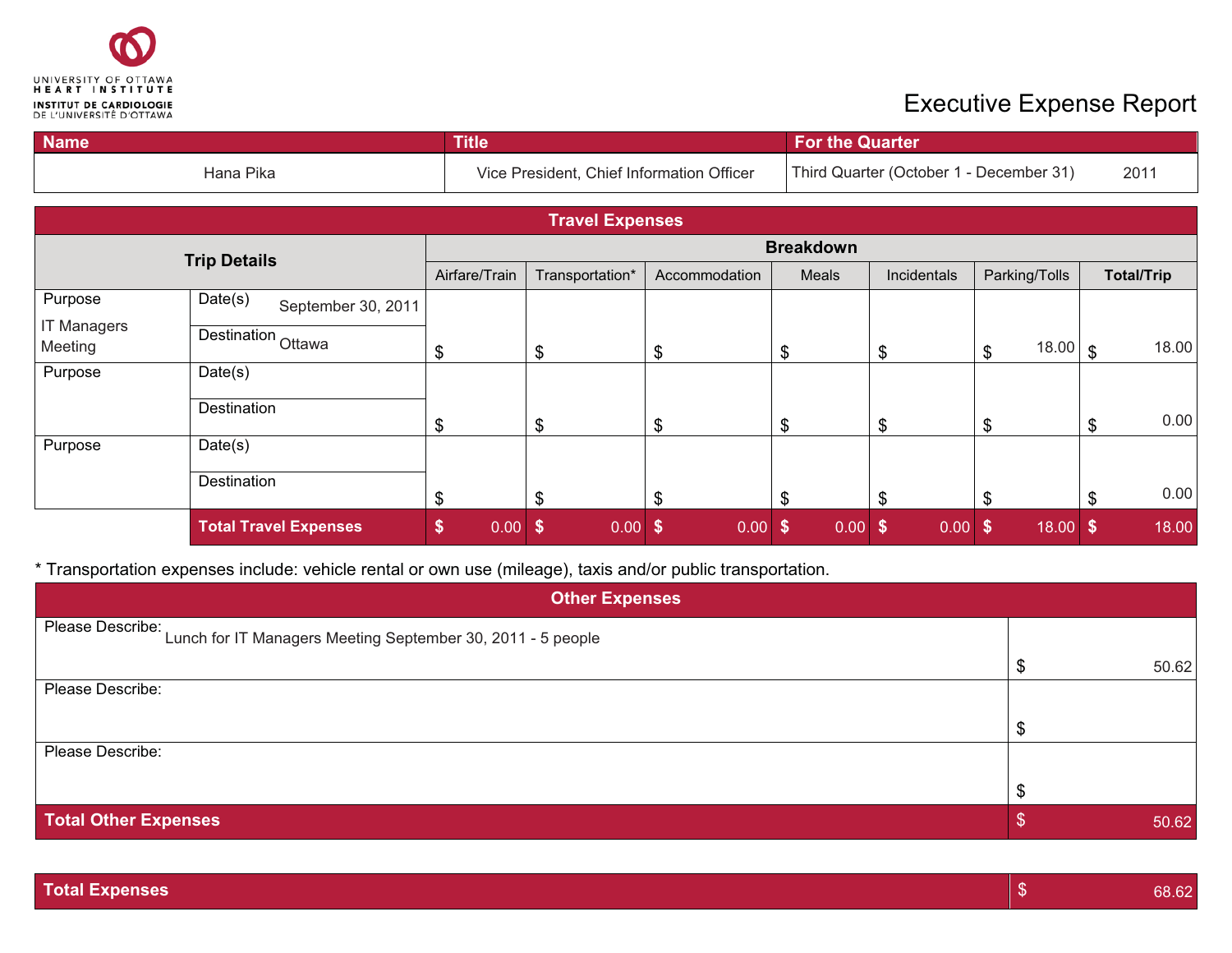

| <b>Name</b>                                                          |                                                                         | <b>Title</b>  |                                   |               | <b>For the Quarter</b> |                                                 |               |                            |  |
|----------------------------------------------------------------------|-------------------------------------------------------------------------|---------------|-----------------------------------|---------------|------------------------|-------------------------------------------------|---------------|----------------------------|--|
|                                                                      | <b>Heather Sherrard</b>                                                 |               | Vice President, Clinical Services |               |                        | Third Quarter (October 1 - December 31)<br>2011 |               |                            |  |
|                                                                      |                                                                         |               | <b>Travel Expenses</b>            |               |                        |                                                 |               |                            |  |
|                                                                      |                                                                         |               |                                   |               | <b>Breakdown</b>       |                                                 |               |                            |  |
|                                                                      | <b>Trip Details</b>                                                     | Airfare/Train | Transportation*                   | Accommodation | Meals                  | Incidentals                                     | Parking/Tolls | <b>Total/Trip</b>          |  |
| Purpose<br><b>Health Achieve</b><br><b>OHA Conference</b><br>Purpose | Date(s)<br>November $7 - 8$ , 2011<br>Destination<br>Toronto<br>Date(s) | \$437.58      | \$34.00                           | \$203.40      | \$                     | \$                                              | \$            | \$674.98                   |  |
|                                                                      | Destination                                                             | \$            | \$                                | \$            | $\mathfrak{L}$         | $\mathfrak{L}$                                  | \$            | $\boldsymbol{\mathsf{\$}}$ |  |
| Purpose                                                              | Date(s)<br>Destination                                                  | \$            | \$                                | \$            | \$                     | \$                                              | \$            | \$                         |  |
|                                                                      | <b>Total Travel Expenses</b>                                            | \$437.58      | \$34.00                           | \$203.40      | \$0.00                 | \$0.00                                          | \$0.00        | \$674.98                   |  |

\* Transportation expenses include: vehicle rental or own use (mileage), taxis and/or public transportation.

| <b>Other Expenses</b>                                     |          |  |  |  |  |
|-----------------------------------------------------------|----------|--|--|--|--|
| Please Describe:                                          |          |  |  |  |  |
| Registration for OHA Conference - November $7 - 8$ , 2011 |          |  |  |  |  |
|                                                           | \$666.70 |  |  |  |  |
| Please Describe:                                          |          |  |  |  |  |
|                                                           |          |  |  |  |  |
|                                                           |          |  |  |  |  |
| Please Describe:                                          |          |  |  |  |  |
|                                                           |          |  |  |  |  |
|                                                           |          |  |  |  |  |
| <b>Total Other Expenses</b>                               | \$666.70 |  |  |  |  |